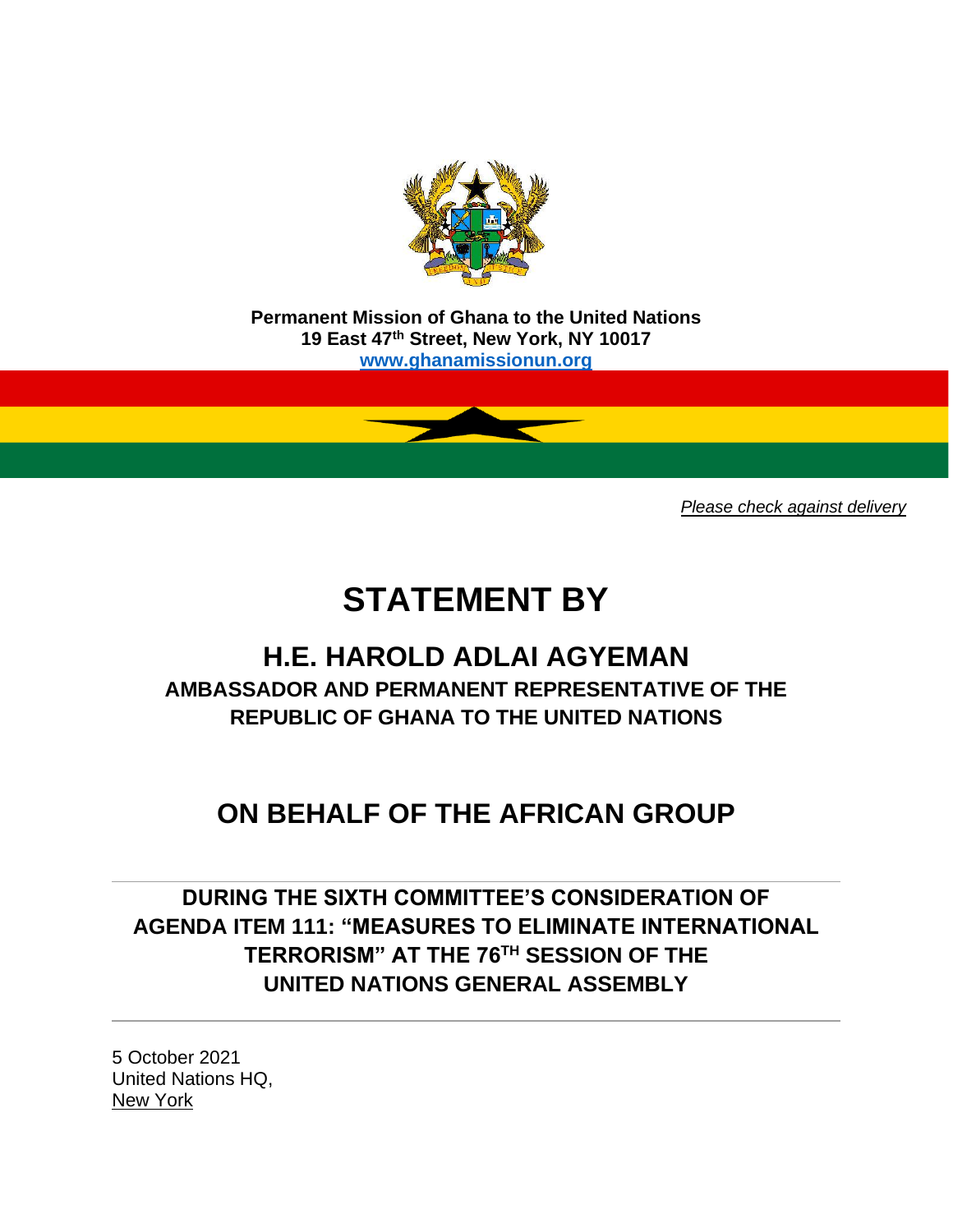#### **Madam Chairperson**

I have the honour to deliver this statement on behalf of the African Group. At the outset, allow me to congratulate you and the members of the bureau on your election to steer the work of the Sixth Committee. You can count on the African Group's strong cooperation and support throughout the Session.

The African Group associates itself with the statement delivered by the distinguished representative of the Islamic Republic of Iran speaking on behalf of the Non-Aligned Movement.

The African Group would like to express its gratitude to the Secretary-General for his report on "Measures to eliminate international terrorism" contained in document A/76/201.

#### **Madam Chairperson,**

There is no justification for terrorism. This is the reason the African Group strongly and unequivocally condemns terrorism in all its forms and manifestations, as well as all acts, methods and practices of terrorism wherever, by whomever, against whomever it is committed, including State terrorism. Moreover, we reaffirm that terrorism cannot and should not be associated with any religion, nationality, civilization or ethnic group.

For the African Group any act of terrorism is a flagrant violation of international law, including international humanitarian and human rights law. The African Group recognizes the non-derogable obligation of States as it relates to respect for sovereignty, territorial integrity and political independence of all States in accordance with the UN Charter.

#### **Madam Chairperson,**

The African Group welcomes the adoption on 30 June 2021, by the General Assembly, of the 7<sup>th</sup> Review of the United Nations Counter-terrorism Strategy which tackles, amongst others, issues relating to the return of Foreign Terrorist Fighters and the exacerbation of extremist narratives and hate speech, new and emerging threats such as the misuse of technology for terrorist purposes, the misuse of internet resources - including social media platforms - for recruitment, as well as the importance of upholding Human Rights in the fight against terrorism. The African Group also welcomes that the  $7<sup>th</sup>$  GCTS review's recognition of the detrimental effects of terrorism on the full enjoyment of human rights including the right to life; the call upon Member States to ensure that their territories are not misused for the planning and incitement of terrorism against other countries; and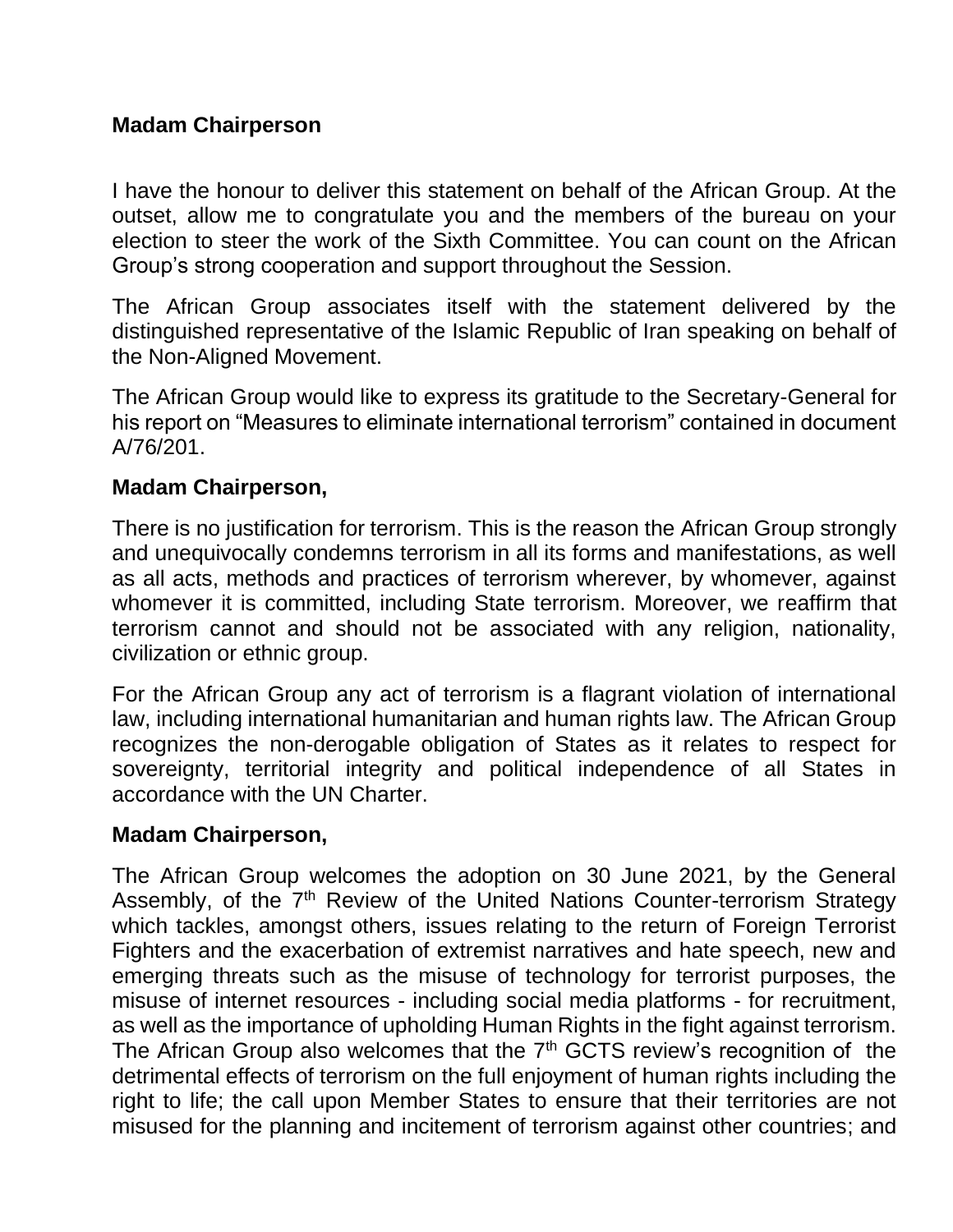the concern regarding the rising phenomenon of the transfer of foreign terrorist fighters to and between conflict zones, a phenomenon which we are suffering from in Africa. Such updates were in our view very pertinent and timely.

The African Group values the sincere engagement of the Secretary-General for a successful review of the UN counter terrorism architecture and reiterates its support to the UN Office for Counter Terrorism under the Direction of Mr. Vladimir Ivanovich Voronkov and looks forward to continuing cooperation with the Office. We also commend the UNOCT on the successful 2<sup>nd</sup> Counter-terrorism week, which was also marked by the convening of the Second United Nations High-level Conference of Heads of Counter-Terrorism Agencies of Member States, held from 28 to 30 June 2021, under the theme "Countering and Preventing Terrorism in the Age of Transformative Technologies: Addressing the Challenges of the New Decade".

The African Group looks forward to the full implementation of the United Nations Global Counter Terrorism Strategy and urges the United Nations and donor partners to provide the necessary assistance and capacity-building to Member States that may so require in implementing their obligations in this regard.

#### **Madam Chairperson**

The African Group appreciates the work done so far by the ad hoc committee in drafting a comprehensive convention on international terrorism. We reiterate the importance of the conclusion of a comprehensive convention for combating international terrorism (CCIT) and the encourage the continuation of efforts to that end. We welcome the resumption of the informal consultations on the outstanding issues relating to the draft CCIT, and we further call upon all Member States to cooperate in resolving the outstanding issues.

The African Group stands ready to work actively with other delegations to achieve consensus regarding the draft comprehensive Convention on international terrorism. In view of this, the African Group supports the proposal to convene a high-level conference under the auspices of the United Nations to formulate an international response to terrorism in all its forms and manifestations and we believe that the proposal should be given serious consideration.

#### **Madam Chairperson**

It would be recalled that since the days of the Organization of African Unity (OAU) Africa has long recognized the need to take concrete measures to counter the phenomenon of terrorism. We continue to remain committed in the fight against terrorism and have through the successor body to the OAU, the African Union,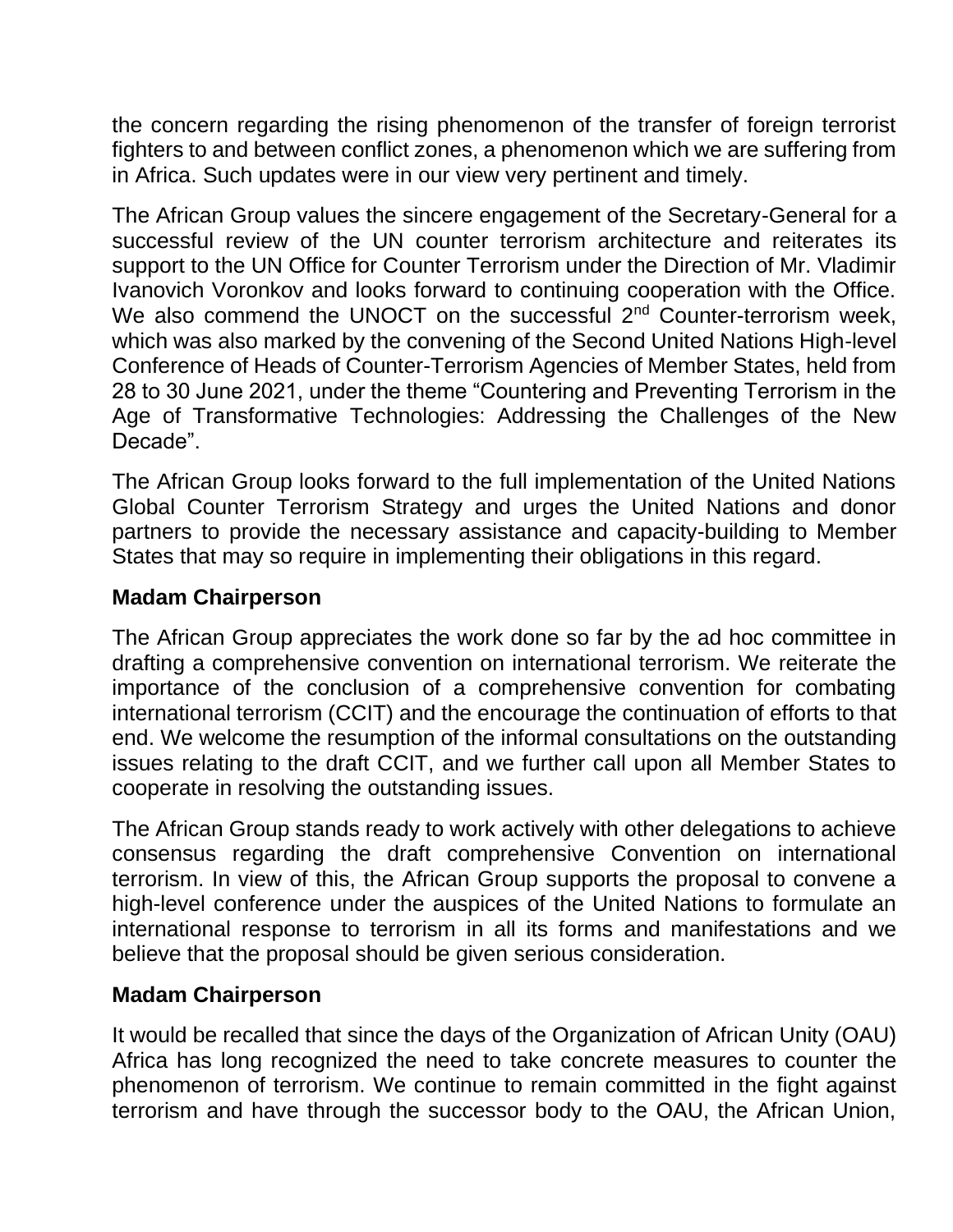adopted the Convention on the Prevention and Combating of Terrorism in 1999 which entered into force in 2002.

The continued effort and commitment of the African Continent is further manifested through the establishment of the African Center for Study and Research on Terrorism (ACSRT) in Algiers to guide, promote, sensitize, prevent, protect and Strengthen the capacity building of relevant stakeholders through the provision of operational and technical advice and support, as well as the delivery of trainings and other forms of capacity building, to address issues relating to terrorism and implement their obligations under the global and continental regime.

#### **Madam Chairperson,**

While expressing concern about the increased incidences of kidnappings and hostage-takings, the African Group considers that the financing of terrorism is a matter of grave concern as the payment of ransoms to terrorist groups constitutes one of the main sources of terrorism financing. In this regard, the African Group urges Member States to cooperate in addressing the issue of the payment of ransoms claimed by terrorist groups.

Moreover, the African Group calls upon Member States to prevent refugee status from being abused by the perpetrators, organizers or facilitators of terrorist acts, and thus calls upon Member States to take appropriate measures to ensure, before granting asylum, that the asylum seeker has not planned, facilitated or participated in the commission of terrorist acts. Furthermore, the African Group calls upon Member States to collaborate in the pursuit of developing and implementing effective counter-narrative strategies, and the Comprehensive International Framework to Counter Terrorist Narratives.

It is also our view that more attention in the fight against terrorism needs to be paid to the further strengthening of inter-state cooperation. States should expand the range of assistance available in the apprehension of terrorists and in the investigation and prevention of terrorist acts. It is in this context that we welcome the creation and operationalization in Djibouti of the center of excellence (IGAD) in the prevention and fight against violent extremism, aimed at strengthening the capacity of African countries to adopt coordinated approaches to counter terrorism. The African Group welcomes the initiatives to encourage cooperation between the UN and regional organizations in the fight against terrorism.

We appreciate the Trans-Sahara Counterterrorism Initiative (TSCTI) elaborated by the African Center for study and Research on Terrorism and the United States' Africa Center for Strategic Studies. We also welcome the Madrid Declaration and Plan of Action on combating terrorism in West and Central Africa.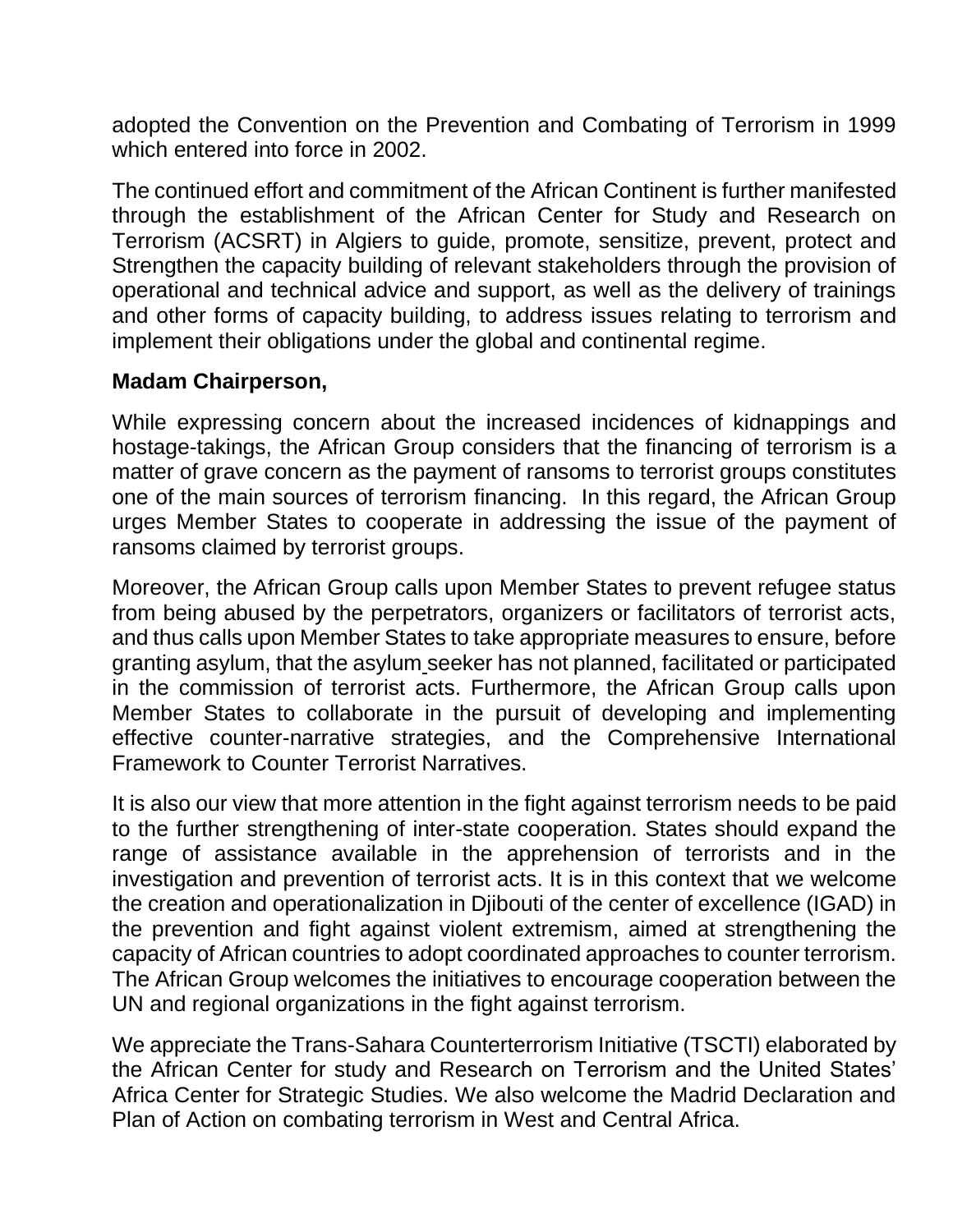#### **Madam Chairperson,**

The 7<sup>th</sup> GCTS review resolution clearly recognized the necessity of enhancing the capacities of Member States and their respective institutions, including law enforcement institutions, in countering terrorism in order to end the vacuum that is often misused by terrorist organizations. Fighting the scourge of terrorism requires national ownership as well as enhanced capacities, systemic coordination among Member States with substantial support from the international community. Measures to eliminate international terrorism must include building relevant, highimpact capacity to address this evolving threat.

The African group welcomes the establishment in Rabat, Morocco, of the UNOCT Program Office for Counter Terrorism and Training in Africa, which will make an important contribution in counter terrorism through capacity-building support to Member States of the region. It will serve as a training hub to build counterterrorism capacities and cooperation in Africa, particularly in West Africa and the Sahel. This training hub will develop and deliver specialized counter-terrorism and law enforcement training programmes to requesting Member States in Africa.

We also welcome the establishment of the regional programme office of the Office of Counter-Terrorism in Nairobi, Kenya, to prevent and counter violent extremism conducive to terrorism in East Africa.

The African Group also welcomes the decision of the Heads of State and Government of the Southern African Development Cooperation (SADC) to establish the Regional Counter-Terrorism Centre in Tanzania. It is expected that upon its establishment, it will seek to collaborate with the Rabat Programme Office to enhance its capacities *inter alia*.

It is also important to note that the current COVID 19 pandemic entails a greater sense of urgency for these assistance and capacity building efforts. The devastating socio-economic impacts of the pandemic that are already being felt across the globe through the loss of lives and livelihoods, and a commensurate economic downturn, will no doubt exacerbate the conditions that are known to breed terrorism. This is a worrying set of circumstances in Africa, where the evolution of terrorism is alarming, and where we have witnessed an increase in terror attacks and the proliferation of terror groups, including the mushrooming of Da'ech affiliate groups throughout the continent.

#### **Madam Chairperson,**

Measures aimed at ensuring more effective implementation of counter-terrorism conventions and related UN resolutions, as well as capacity-building in developing